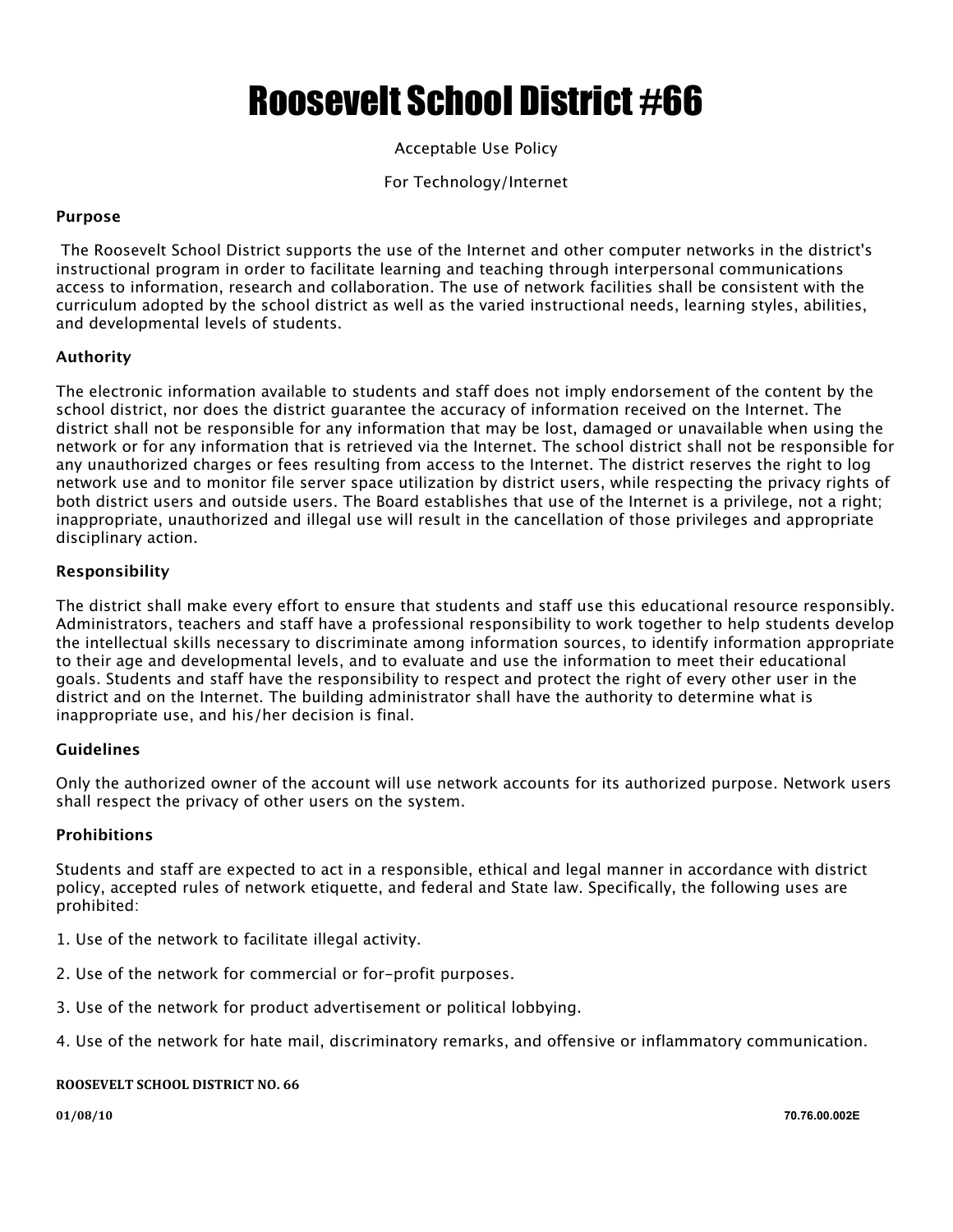5. Unauthorized or illegal installation, distribution, reproduction, or use of copyrighted materials.

6. Use of the network to access excessive violence, obscene or pornographic material.

7. Use of inappropriate language or profanity on the network.

8. Use of the network to transmit material likely to be offensive or objectionable to recipients.

9. Use of the network to intentionally obtain or modify files, passwords, and data belonging to other users.

10. Impersonation of another user, anonymity, and pseudonyms.

11. Use of network facilities for fraudulent copying, communications, or modification of materials in violation of copyright laws.

12. Loading or use of unauthorized games, programs, files, or other electronic media.

13. Use of the network to disrupt the work of other users.

14. Destruction, modification, or abuse of network hardware and software.

15. Quoting personal communications in a public forum without the original author's prior consent.

16. Accessing Chat Rooms or Social Networking sites without permission and supervision.

#### **Security**

System security is protected through the use of passwords. Failure to adequately protect or update passwords could result in unauthorized access to personal or district files. To protect the integrity of the system, the following guidelines shall be followed:

Employees and students shall not reveal their passwords to another individual.

Users are not to use a computer that has been logged in another student's, teacher's or employees name.

Any user identified as a security risk or having a history of problems with other computer systems may be denied access to the network.

#### **Safety**

To the greatest extent possible, users of the network will be protected from harassment or unwanted or unsolicited communication. Any network user who receives threatening or unwelcome communications shall immediately bring them to the attention of a teacher or administrator. Network users shall not reveal personal addresses or telephone numbers to other users on the network.

#### **Consequences For Inappropriate Use**

The network user shall be responsible for damages to equipment, systems, and software resulting from deliberate or willful acts. Illegal use of the network; intentional deletion or damage to files of data belonging to others; copyrighting violations or theft of services will be reported to the appropriate legal authorities for possible prosecution. General rules for behavior and communications apply when using the Internet, in addition to the stipulations of this policy. Loss of access and other disciplinary actions shall be consequences for inappropriate use. Vandalism will result in cancellation of access privileges. Vandalism is defined as any malicious attempt to harm or destroy data of another user, Internet or other networks. This includes but is not limited to the uploading or creation of computer viruses.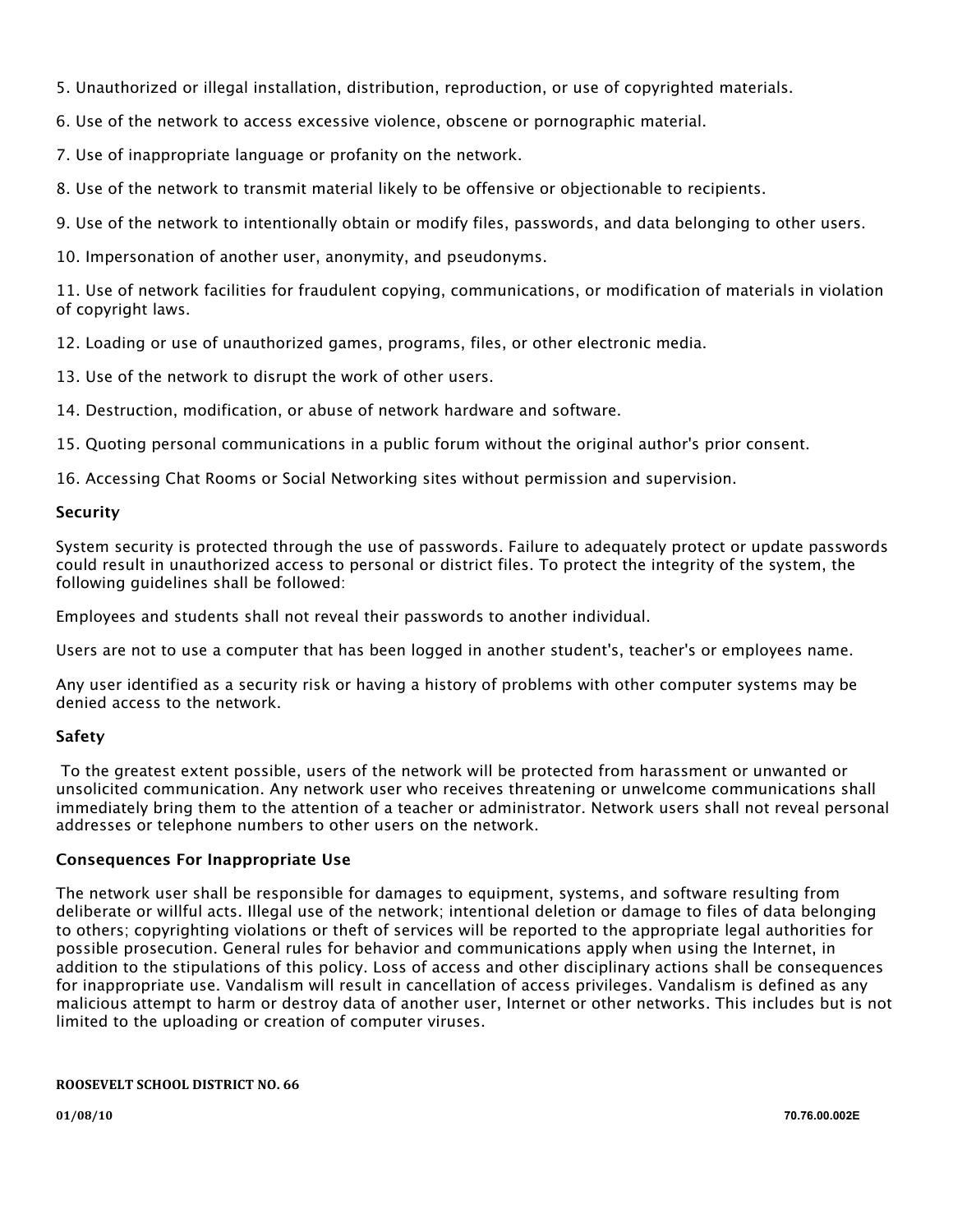### **E-Mail Policy**

The following email policy is intended to maintain an ethical and professional work environment and to meet the requirements governing the use of RSD computer resources. All email users are responsible for understanding and observing these and all other applicable policies, regulations and laws in connection with their use of RSD computer technology resources. Violations of the following policies may result in loss of access to the computer systems, appropriate administrative sanctions including termination and/or legal action.

1. Use of email is limited to educational purposes only. Commercial and/or personal use of e-mail is prohibited.

2. You should not assume your email messages are private or that they can be read by only yourself or the recipient. Since the email system is provided by RSD, everything you write is a matter of public record and subject to disclosure. Never send anything that you would not mind seeing on the evening news. Similarly, any correspondence you receive is a public record and subject to disclosure. In the courts, email can be used as evidence.

3. Use of email to harass, intimidate or otherwise annoy another person, such as broadcasting unsolicited messages or sending unwanted email, is expressly prohibited.

4. **Never** mail or forward chain letters. If you receive a chain letter, delete it.

5. You should not attach pictures, letters or other unnecessary attachments to your email message. The recipient may not be able to view them and they consume large amounts of resources. Large attachments can shut down the recipient's computer and hamper overall operation of the RSD email system.

6. You should not forward personal email involving written or spoken material without the original author's permission.

7. Cite all quotes, references and sources and respect copyright and license agreements.

8. Using a pseudonym or writing anonymous email that appears to disassociate you from responsibility for your actions is always inappropriate. Concealing or misrepresenting your name or affiliation to mask irresponsible or offensive behavior is a serious abuse. Using identifiers of other individuals as your own constitutes fraud.

9. You should not allow anyone else to use your email account. You will be held responsible for any correspondence originating from your account.

10.You should not send a district-wide mailing or a mailing to extremely large groups of people without permission or unless absolutely necessary to conduct district business.

11. All users of the RSD email system should recognize that email use may be limited for reasons related to the capacity or security of the system, or as required for conducting district business.

Electronic mail is provided by the School District to conduct business. All electronic messages created and stored on School District Computers or networks are property of the School District and are not considered private. The School District retains the right to access electronic mail if it has reasonable grounds to do so. The contents of electronic mail will not be accessed or disclosed other than for security purposes or as required by law. The School District reserves the right to review all email communications. Messages may be retrieved by the School District even though the sender and reader have deleted them. Such messages may be used in disciplinary actions.